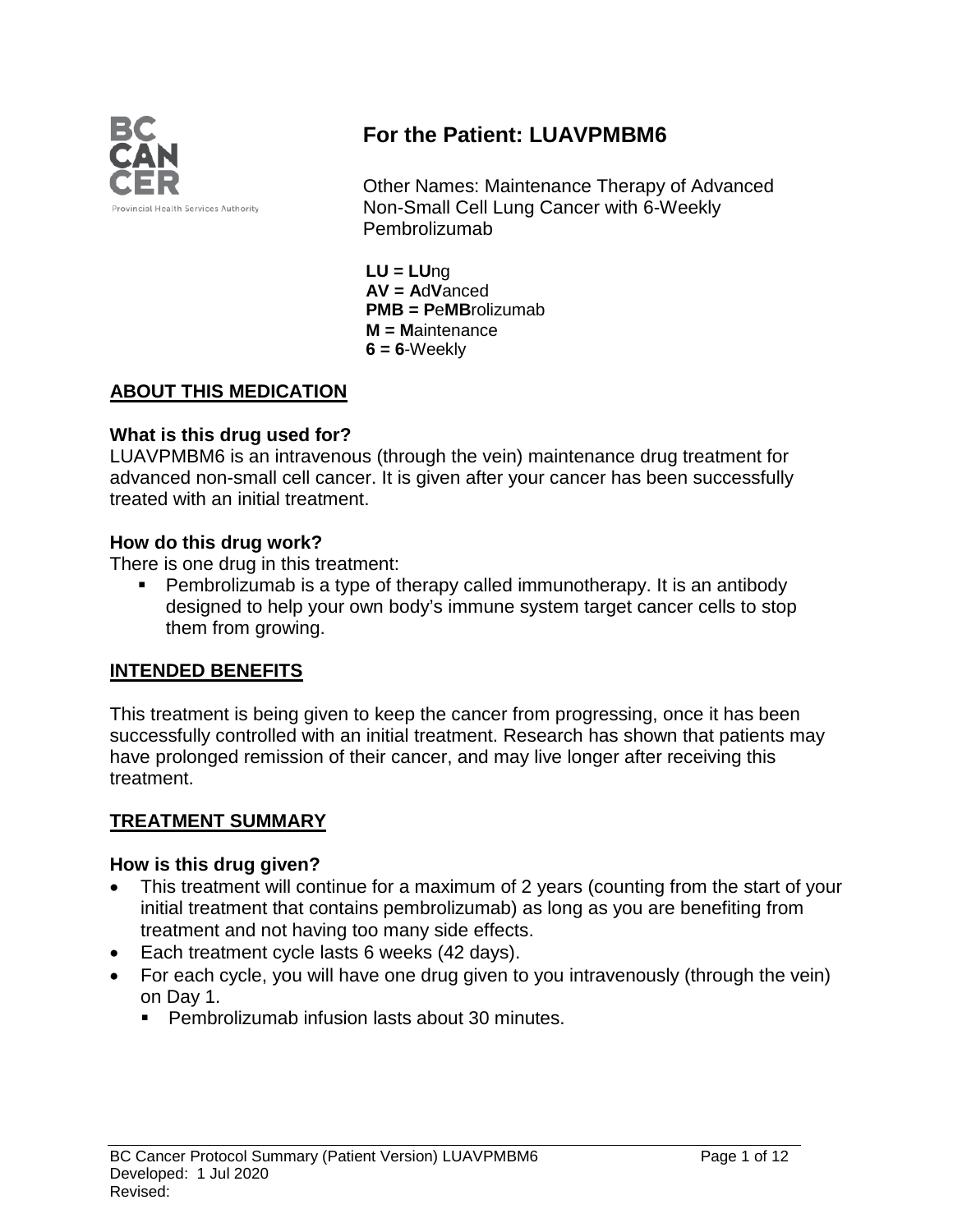### **What will happen while I am being treated?**

- A blood test is done within one month of starting treatment.
- A blood test is also done before Day 1 of each cycle.
- The dose and timing of your treatment may be changed based on your blood test results and/or other side effects.
- Your very first treatment will take longer than other treatments because a nurse will be reviewing the possible side effects of your treatment plan and will discuss with you how to manage them. *It is a good idea to bring someone with you to your first treatment appointment*.
- Please bring your anti-nausea drugs with you for each treatment. Your nurse will tell you when to take them. You may also need to take anti-nausea drugs at home after treatment. It is easier to prevent nausea and vomiting than to treat it once it happens, so follow directions closely.

### **LUAVPMBM6 TREATMENT PROTOCOL**

Start Date:

### **Cycle 1: Blood test before Day 1**

| Day 1         | Day 2     | Day 3     | Day 4     | Day 5     | Day 6         | Day 7     |
|---------------|-----------|-----------|-----------|-----------|---------------|-----------|
| Pembrolizumab | No        | No        | No        | No.       | No            | No        |
|               | treatment | treatment | treatment | treatment | treatment     | treatment |
| Day 8         | Day 9     | Day 10    | Day 11    | Day 12    | Day 13        | Day 14    |
| No            | No        | No        | No        | No        | No            | No        |
| treatment     | treatment | treatment | treatment | treatment | treatment     | treatment |
| Day 15        | Day 16    | Day 17    | Day 18    | Day 19    | <b>Day 20</b> | Day 21    |
| No            | No        | No.       | <b>No</b> | No.       | No            | No        |
| treatment     | treatment | treatment | treatment | treatment | treatment     | treatment |
| Day 22        | Day 23    | Day 24    | Day 25    | Day 26    | Day 27        | Day 28    |
| No            | No        | No        | <b>No</b> | No        | No            | No        |
| treatment     | treatment | treatment | treatment | treatment | treatment     | treatment |
| Day 29        | Day 30    | Day 31    | Day 32    | Day 33    | Day 34        | Day 35    |
| No            | No        | No        | No        | No        | No            | No        |
| treatment     | treatment | treatment | treatment | treatment | treatment     | treatment |
| Day 36        | Day 37    | Day 38    | Day 39    | Day 40    | Day 41        | Day 42    |
| No            | No        | No        | No        | No        | No            | No        |
|               |           |           |           |           |               |           |

**This 42-day cycle will occur for a maximum of 2 years (counting from the start of your initial treatment that contains pembrolizumab) as long as you are benefiting from treatment and not having too many side effects.**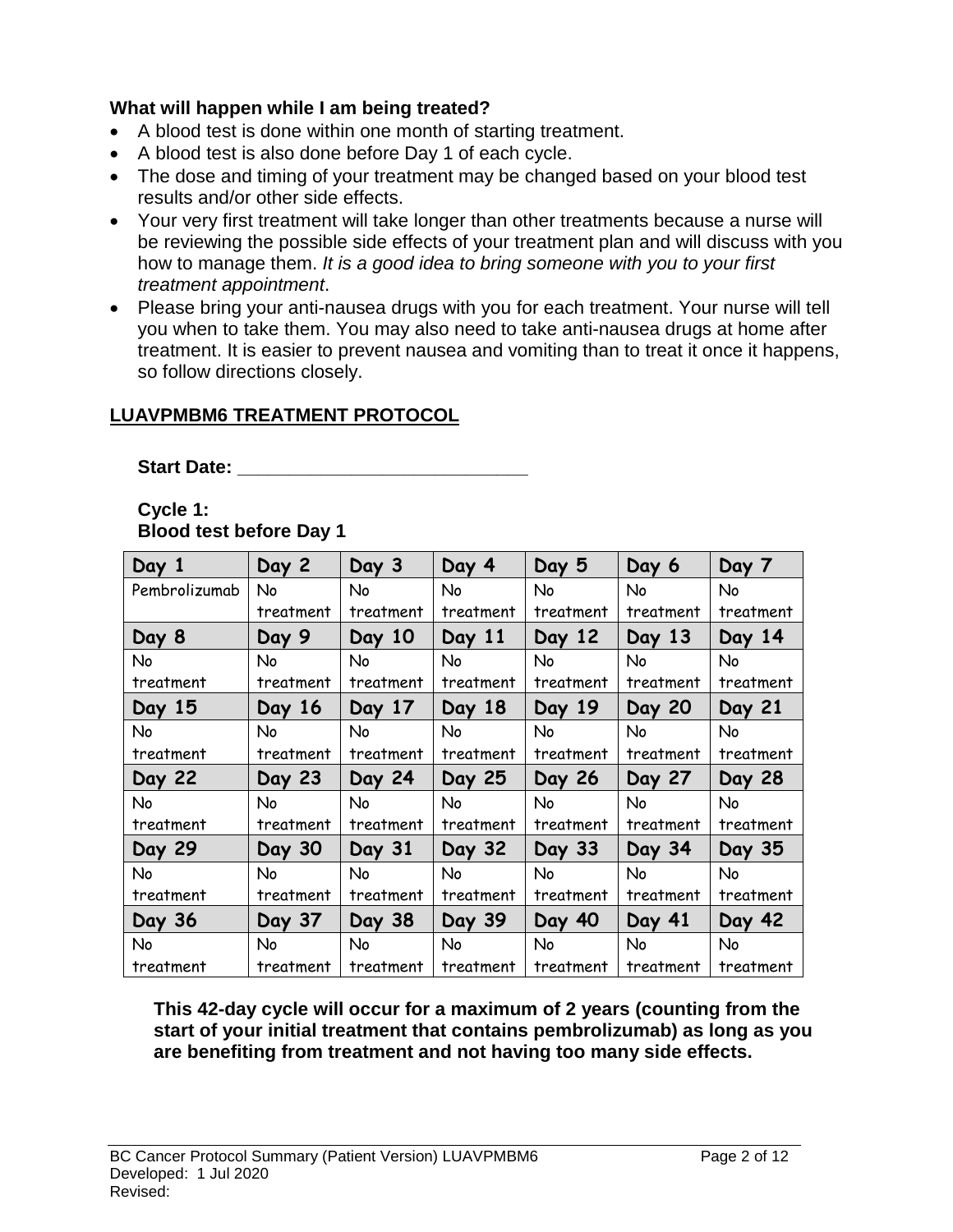### **OTHER INSTRUCTIONS**

### *It is very important to report side effects immediately to your doctor. Do not manage side effects at home without first speaking with your doctor. Be aware that symptoms may be delayed and can develop months after your last dose.*

### **What other drugs or foods can interact with LUAVPMBM6?**

- Other drugs may interact with this treatment. Check with your doctor or pharmacist before you start or stop taking any other drugs including all prescription and nonprescription medicines, steroids or other medicines that lower your immune response, vitamins, and herbal supplements.
- The drinking of alcohol (in small amounts) does not appear to affect the safety or usefulness of this treatment.

#### **Other important things to know:**

- **Before you are given pembrolizumab**, talk to your doctor or pharmacist if you:
	- have an active condition where your immune system attacks your body (autoimmune disease), such as ulcerative colitis, Crohn's disease, lupus, rheumatoid arthritis or sarcoidosis.
	- **take other medicines that make your immune system weak. Examples of** these may include steroids, such as prednisone or dexamethasone.
	- had an organ transplant, such as a kidney transplant.
	- **have any other medical conditions.**
- This treatment may cause sterility in men and menopause in women. If you plan to have children, discuss this with your oncologist before starting treatment.
- This treatment may damage sperm and may cause harm to the baby if used during pregnancy. It is best to use birth control while you are undergoing treatment and for **4 months** after the last dose. Tell your doctor right away if you or your partner becomes pregnant. Do not breast feed during treatment.
- Tell all doctors including dentists you see that you are being treated with pembrolizumab before you receive treatment of any form.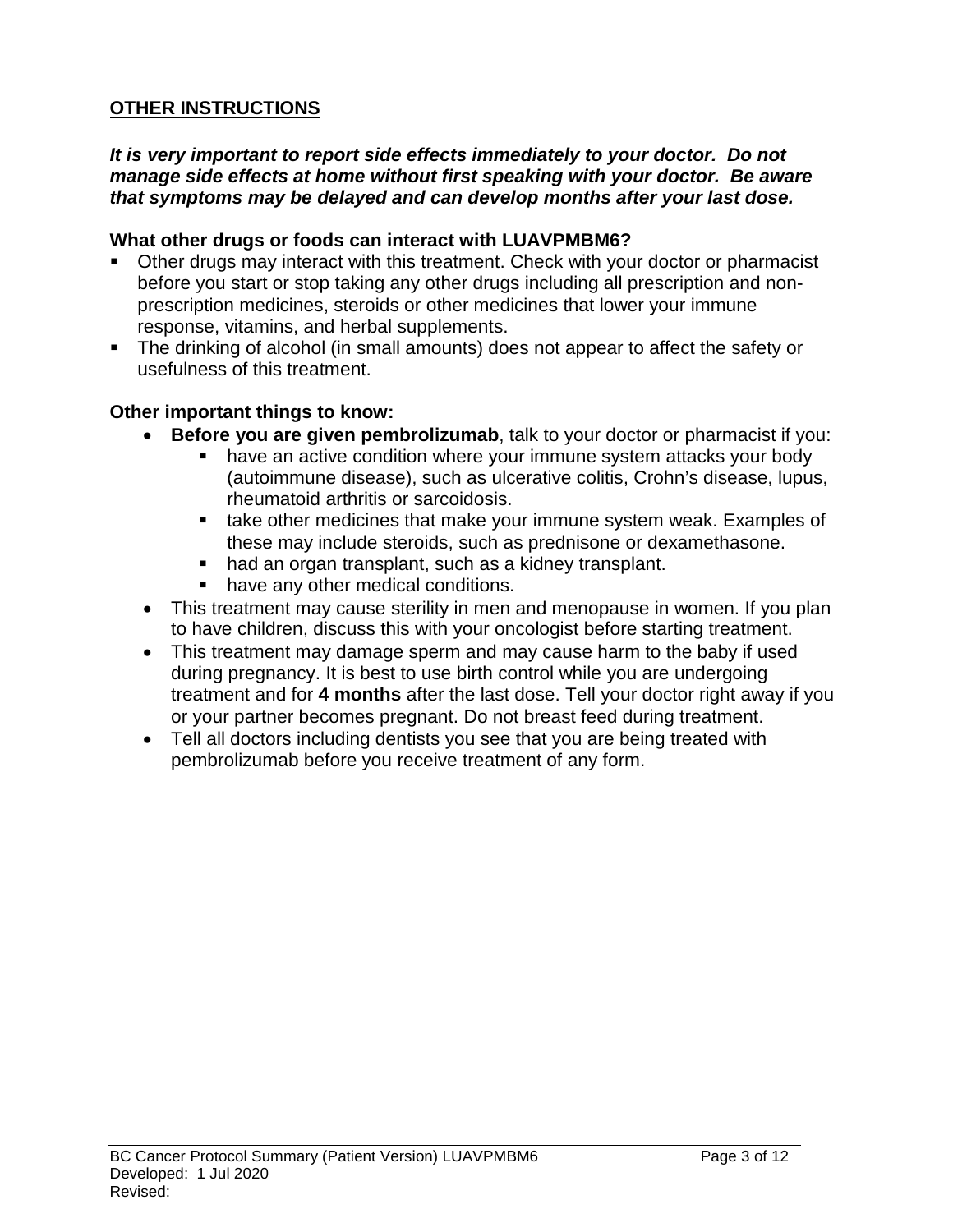# **SIDE EFFECTS AND WHAT TO DO ABOUT THEM**

### **Are there any risks?**

Unexpected and unlikely side effects can occur with any drug treatment. The ones listed below are particularly important for you to be aware of as they are directly related to the common actions of the drug in your treatment plan.

# **What is the most important information I should know about SERIOUS SIDE EFFECTS?**

- **Pembrolizumab may cause serious immune reactions against your own body (autoimmune) affecting many parts.**
- The following side effects were most frequently reported:
	- diarrhea
	- **·** itching, rash
	- joint pain
	- **F** feeling tired
	- **F** feeling less hungry
	- cough
- These side effects are most likely to begin during treatment; however, side effects can show up months after your last treatment with pembrolizumab.
- *Tell* your doctor as soon as possible if you have any of serious side effects listed in the table below or your symptoms get worse.
- **Do not try to treat or diagnose symptoms yourself**. Getting medical treatment right away may keep the problem from becoming more serious.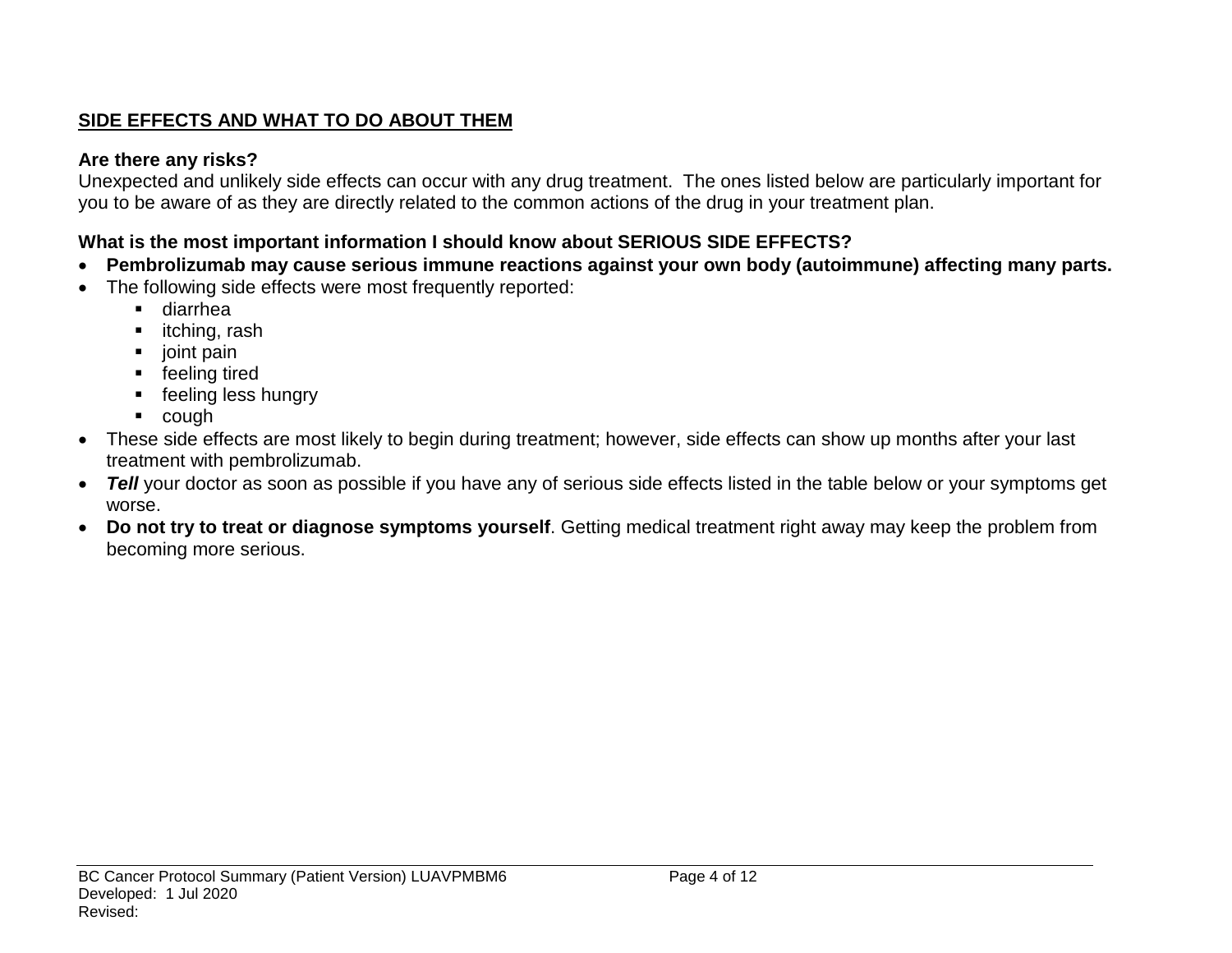# **Serious Side Effects Associated with Pembrolizumab**

| <b>SERIOUS SIDE EFFECTS</b>                                                             | How common is it?      |
|-----------------------------------------------------------------------------------------|------------------------|
| Inflammation of the intestines (colitis)                                                | Common                 |
| Symptoms may include:                                                                   |                        |
| diarrhea (loose stools) or more bowel movements than usual. Do not treat the diarrhea   | (less than 1 in 10 but |
| yourself.                                                                               | more than 1 in 100)    |
| blood or mucus in stools or dark, tarry, sticky stools<br>$\bullet$                     |                        |
| severe stomach pain (abdominal pain) or tenderness                                      |                        |
| Inflammation of the thyroid gland (hyperthyroidism, hypothyroidism)                     | Common                 |
| Symptoms may include:                                                                   |                        |
| rapid heart beat                                                                        | (less than 1 in 10 but |
| weight loss or gain<br>$\bullet$                                                        | more than 1 in 100)    |
| increased sweating<br>$\bullet$                                                         |                        |
| hair loss<br>$\bullet$                                                                  |                        |
| feeling cold<br>$\bullet$                                                               |                        |
| constipation or diarrhea<br>$\bullet$                                                   |                        |
| your voice gets deeper<br>$\bullet$                                                     |                        |
| muscle aches<br>$\bullet$                                                               |                        |
| changes in sleep patterns                                                               |                        |
| Inflammation of the pituitary gland (hypophysitis, hypopituitarism, including secondary | Common                 |
| adrenal insufficiency)                                                                  |                        |
| Symptoms may include:                                                                   | (less than 1 in 10 but |
| weight loss<br>$\bullet$                                                                | more than 1 in 100)    |
| increased sweating, hot flashes<br>$\bullet$                                            |                        |
| hair loss (includes facial and pubic)<br>$\bullet$                                      |                        |
| feeling cold<br>$\bullet$                                                               |                        |
| headaches that will not go away or unusual headache<br>$\bullet$                        |                        |
| decreased sex drive<br>$\bullet$                                                        |                        |
| vision problems<br>$\bullet$                                                            |                        |
| excessive thirst and urination                                                          |                        |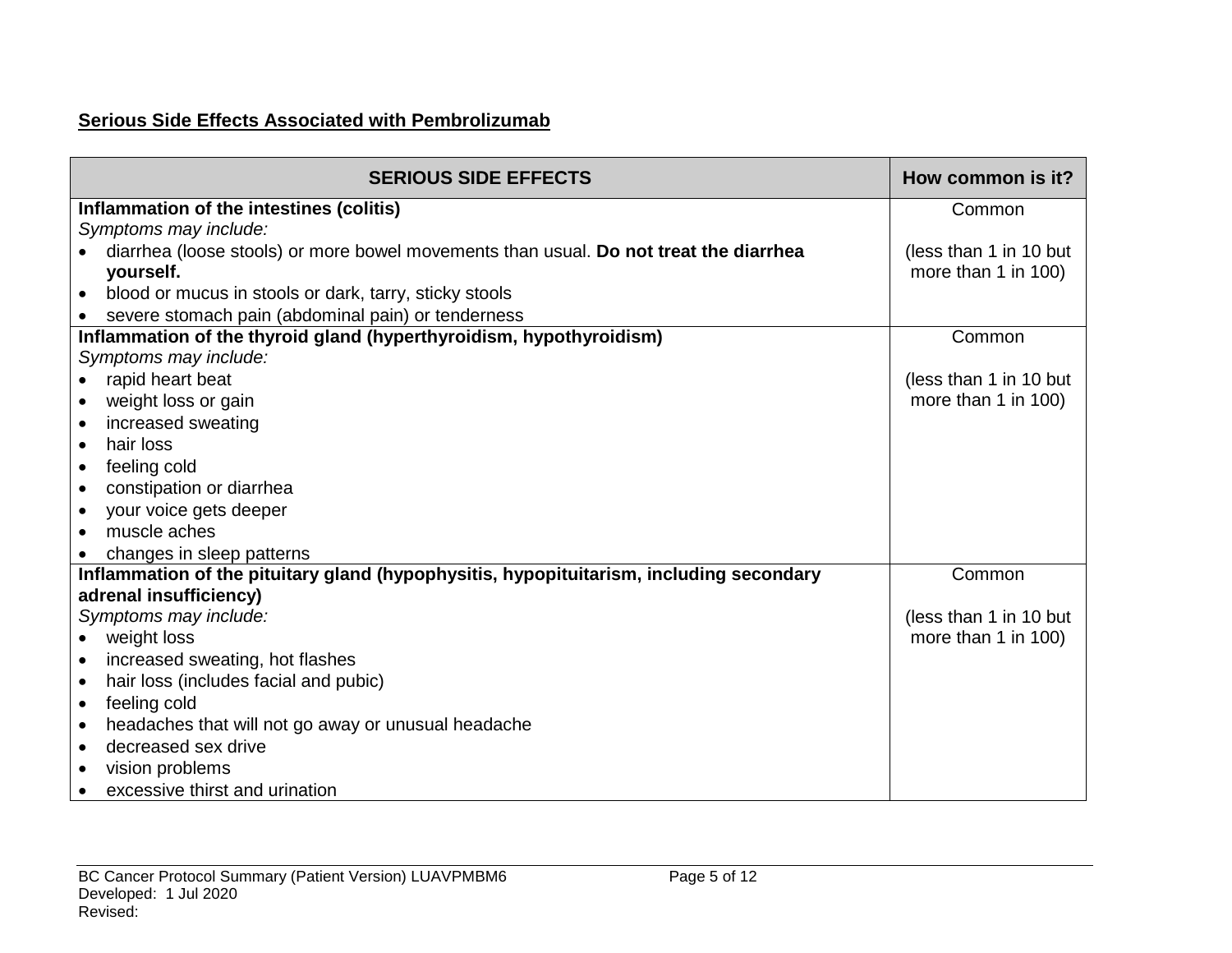| <b>SERIOUS SIDE EFFECTS</b>                                      | How common is it?                               |
|------------------------------------------------------------------|-------------------------------------------------|
| Inflammation of the lungs (pneumonitis)                          | Common                                          |
| Symptoms may include:                                            |                                                 |
| shortness of breath                                              | (less than 1 in 10 but                          |
| chest pain                                                       | more than 1 in 100)                             |
| coughing                                                         |                                                 |
| <b>Problems with muscles</b>                                     | Common                                          |
| Symptoms may include:                                            |                                                 |
| back pain                                                        | (less than 1 in 10 but                          |
| spasms                                                           | more than 1 in 100)                             |
| weakness                                                         |                                                 |
| muscle pain                                                      |                                                 |
| <b>Skin problems</b>                                             | Common                                          |
| Symptoms may include:                                            |                                                 |
| rash                                                             | (less than 1 in 10 but                          |
| dry skin                                                         | more than 1 in 100)                             |
| Problems in other organs (nervous system, eyes)                  | Common                                          |
| Symptoms may include:                                            |                                                 |
| tingling, numbness, lack of energy                               | (less than 1 in 10 but                          |
| changes in eyesight                                              | more than 1 in 100)                             |
| dizziness                                                        |                                                 |
| Inflammation of the liver (hepatitis)                            | Uncommon                                        |
| Symptoms may include:                                            |                                                 |
| nausea or vomiting<br>$\bullet$                                  | (less than 1 in 100 but<br>more than 1 in 1000) |
| loss of appetite                                                 |                                                 |
| pain on the right side of your stomach<br>$\bullet$              |                                                 |
| yellowing of your skin or the whites of your eyes<br>dark urine  |                                                 |
|                                                                  |                                                 |
| bleeding or bruise more easily than normal                       | Uncommon                                        |
| Inflammation of the kidneys (nephritis)<br>Symptoms may include: |                                                 |
| changes in the amount or colour of your urine                    | (less than 1 in 100 but                         |
|                                                                  | more than 1 in 1000)                            |
|                                                                  |                                                 |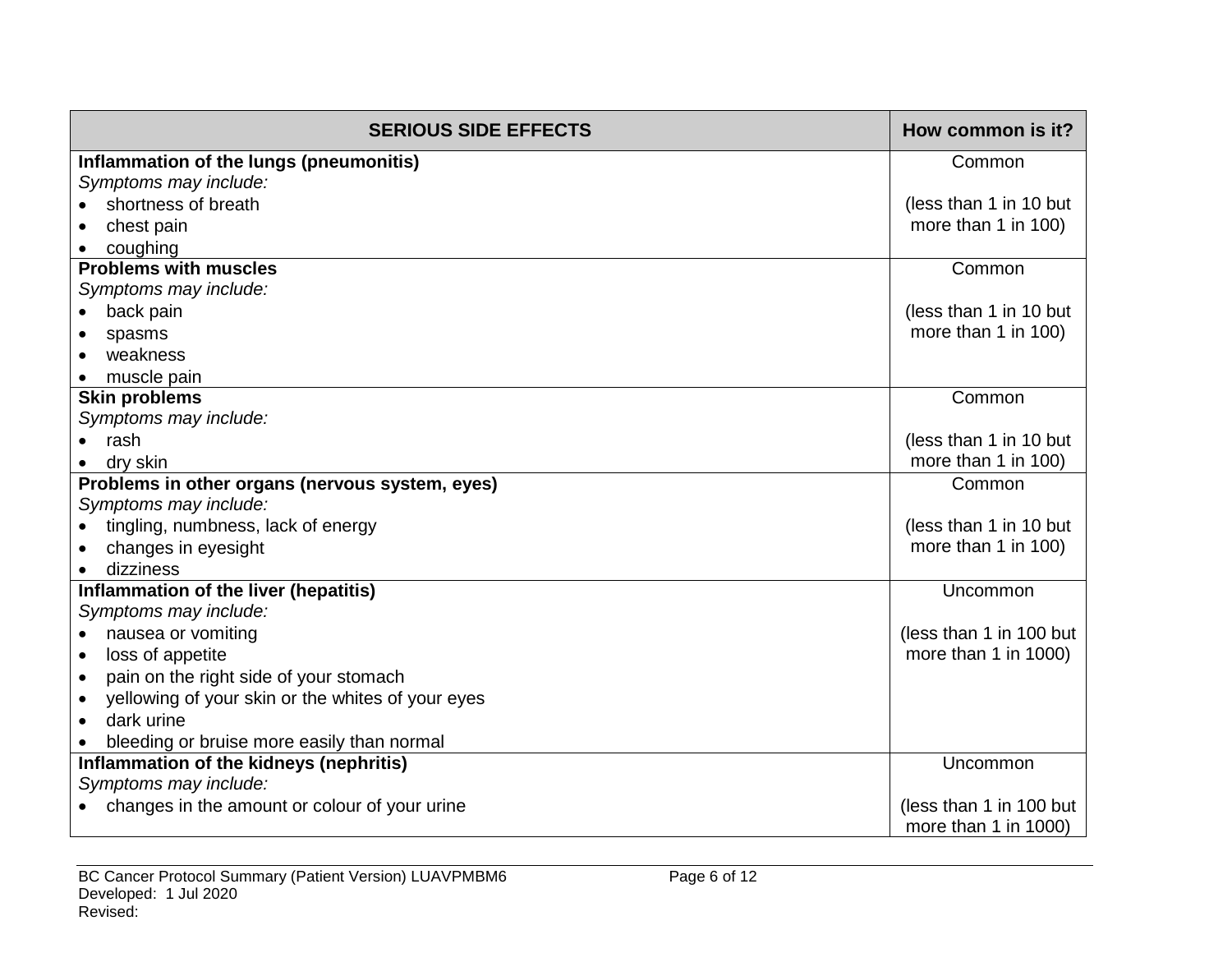| <b>SERIOUS SIDE EFFECTS</b>                     | How common is it?     |
|-------------------------------------------------|-----------------------|
| Problems in the pancreas                        | Rare                  |
| Symptoms may include:                           |                       |
| abdominal pain                                  | (less than 1 in 1000) |
| nausea and vomiting                             | but more than 1 in    |
|                                                 | 10000)                |
| Blood sugar problems (type 1 diabetes mellitus) | Rare                  |
| Symptoms may include:                           |                       |
| hunger or thirst                                | (less than 1 in 1000) |
| a need to urinate more often                    | but more than 1 in    |
| weight loss                                     | 10000)                |
| <b>Infusion reactions</b>                       | Rare                  |
| Symptoms may include:                           |                       |
| shortness of breath                             | (less than 1 in 1000) |
| itching or rash                                 | but more than 1 in    |
| dizziness                                       | 10000)                |
| fever                                           |                       |
| wheezing                                        |                       |
| flushing                                        |                       |
| feeling like passing out                        |                       |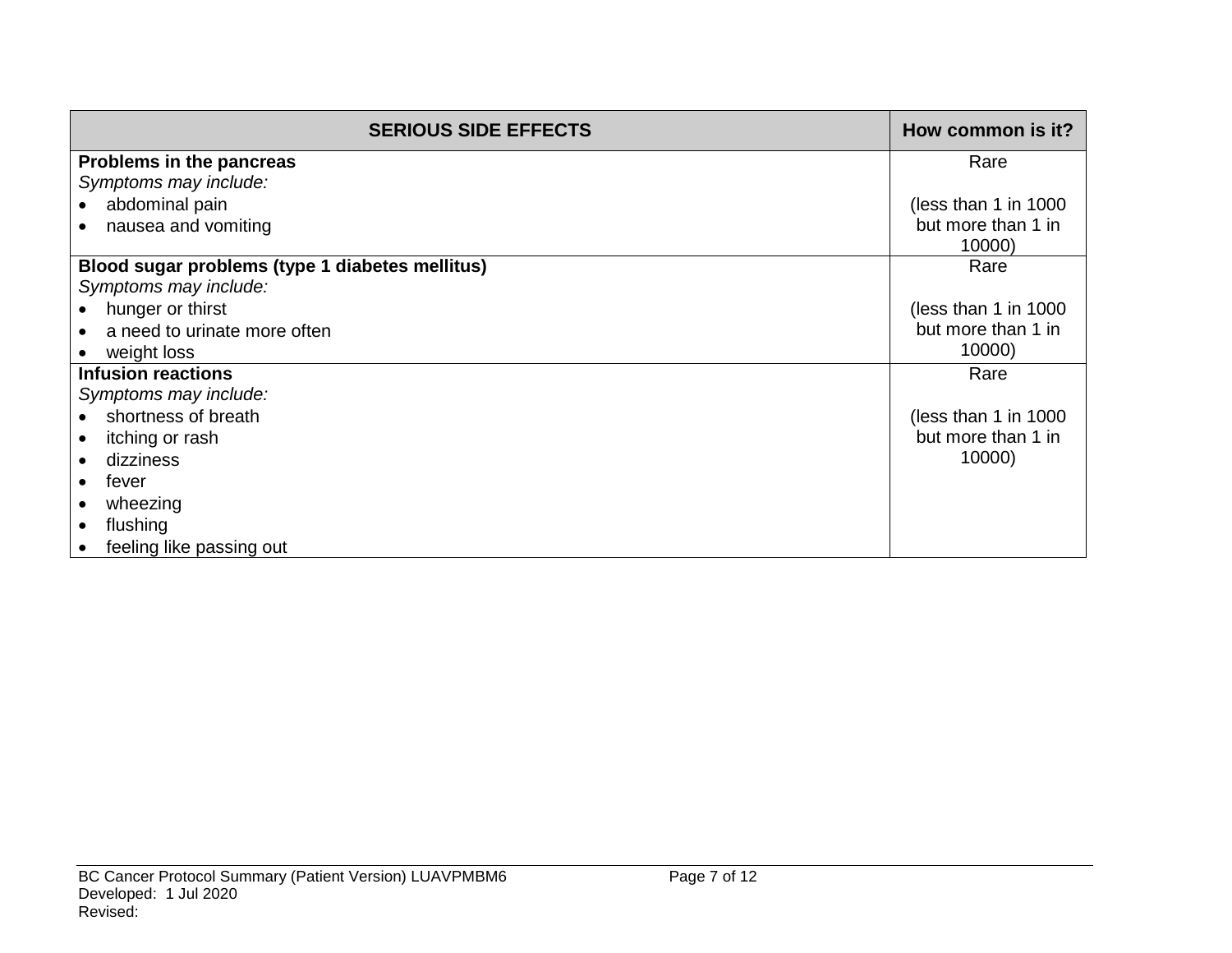# **Management of Other Side Effects**

| <b>OTHER SIDE EFFECTS</b>                                                                                                           | <b>How common</b><br>is it? | <b>MANAGEMENT</b>                                                                                                                                                                                                                                                                                                                                                                                                                                                                                  |
|-------------------------------------------------------------------------------------------------------------------------------------|-----------------------------|----------------------------------------------------------------------------------------------------------------------------------------------------------------------------------------------------------------------------------------------------------------------------------------------------------------------------------------------------------------------------------------------------------------------------------------------------------------------------------------------------|
| <b>Tiredness</b> and lack of energy may<br>sometimes occur.                                                                         | <b>Very Common</b>          | Do not drive a car or operate machinery if you are feeling<br>$\bullet$<br>tired.<br>Try the ideas in Your Bank to Energy Savings: Helping<br>People with Cancer Handle Fatigue.*<br>If tiredness is persistent and you have other symptoms of<br>hepatitis or inflammation of glands, tell your doctor as                                                                                                                                                                                         |
|                                                                                                                                     |                             | soon as possible. (see the table above for serious side<br>effects.)                                                                                                                                                                                                                                                                                                                                                                                                                               |
| Loss of appetite and weight loss<br>sometimes occur.                                                                                | Very Common                 | Try the ideas in Food Ideas to Help with Decreased<br>Appetite.*<br>If loss of appetite is persistent and you have other<br>symptoms of hepatitis, tell your doctor as soon as<br>possible. (see the table above for serious side effects.)                                                                                                                                                                                                                                                        |
| Nausea and vomiting may occur<br>after your treatment. Nausea may last<br>longer for some patients (delayed<br>nausea and vomiting) | Common                      | You may be given a prescription for anti-nausea drug(s)<br>$\bullet$<br>to take before your treatment and/or at home. It is<br>easier to prevent nausea than treat it once it has<br><b>occurred</b> , so follow directions closely.<br>Drink plenty of fluids.<br>Eat and drink often in small amounts.<br>Try the ideas in Food Choices to Help Control Nausea.*<br>Your doctor may mange delayed nausea and vomiting<br>differently. Be sure to let your doctor know if you<br>experience this. |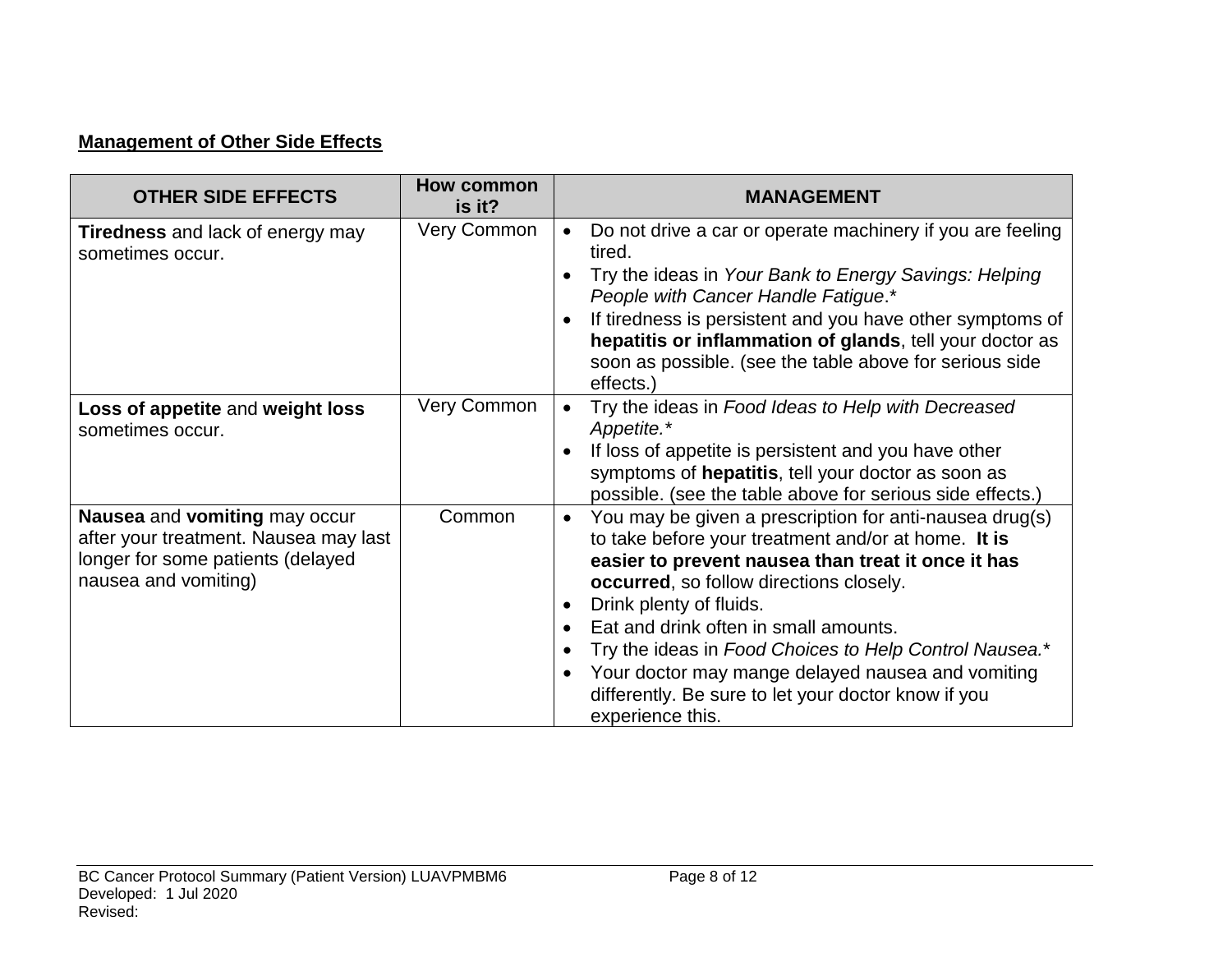| <b>OTHER SIDE EFFECTS</b>                                          | How common<br>is it? | <b>MANAGEMENT</b>                                                                                                                                                                                                                                                                                                                    |  |  |
|--------------------------------------------------------------------|----------------------|--------------------------------------------------------------------------------------------------------------------------------------------------------------------------------------------------------------------------------------------------------------------------------------------------------------------------------------|--|--|
| <b>Constipation</b> may sometimes occur.                           | Common               | Exercise if you can.<br>$\bullet$<br>Drink plenty of fluids.<br>Try ideas in Suggestions for Dealing with Constipation.*<br>If you have other symptoms of colitis, tell your doctor as<br>soon as possible. (see the table above for serious side<br>effects.)                                                                       |  |  |
| Fever may sometimes occur.                                         | Common               | Call your doctor <i>immediately</i> at the first sign of an<br><b>infection</b> such as fever (over 100°F or 38°C by an oral<br>thermometer), chills, cough or burning when you pass<br>urine.<br>If you have other symptoms of colitis, tell your doctor as<br>soon as possible. (see the table above for serious side<br>effects.) |  |  |
| Headache may sometimes occur.                                      | Common               | If headache is persistent and you have other symptoms<br>of inflammation of glands, tell your doctor as soon as<br>possible. (see the table above for serious side effects.)                                                                                                                                                         |  |  |
| Hair loss is rare.                                                 | Rare                 | If hair loss is a problem, refer to For the Patient: Hair<br>$\bullet$<br>Loss Due to Chemotherapy.*                                                                                                                                                                                                                                 |  |  |
| <b>Pain or tenderness may occur where</b><br>the needle was placed | <b>Very Rare</b>     | Apply cool compresses or soak in cool water for 15-20<br>minutes several times a day.                                                                                                                                                                                                                                                |  |  |

**\*Please ask your oncologist or pharmacist for a copy.**

**If you experience symptoms or changes in your body that have not been described above but worry you, or in any symptoms are severe, contact:**

 **\_\_\_\_\_\_\_\_\_\_\_\_\_\_\_\_\_\_\_\_\_\_\_\_ at telephone number:\_\_\_\_\_\_\_\_\_\_\_\_\_\_\_\_\_\_\_**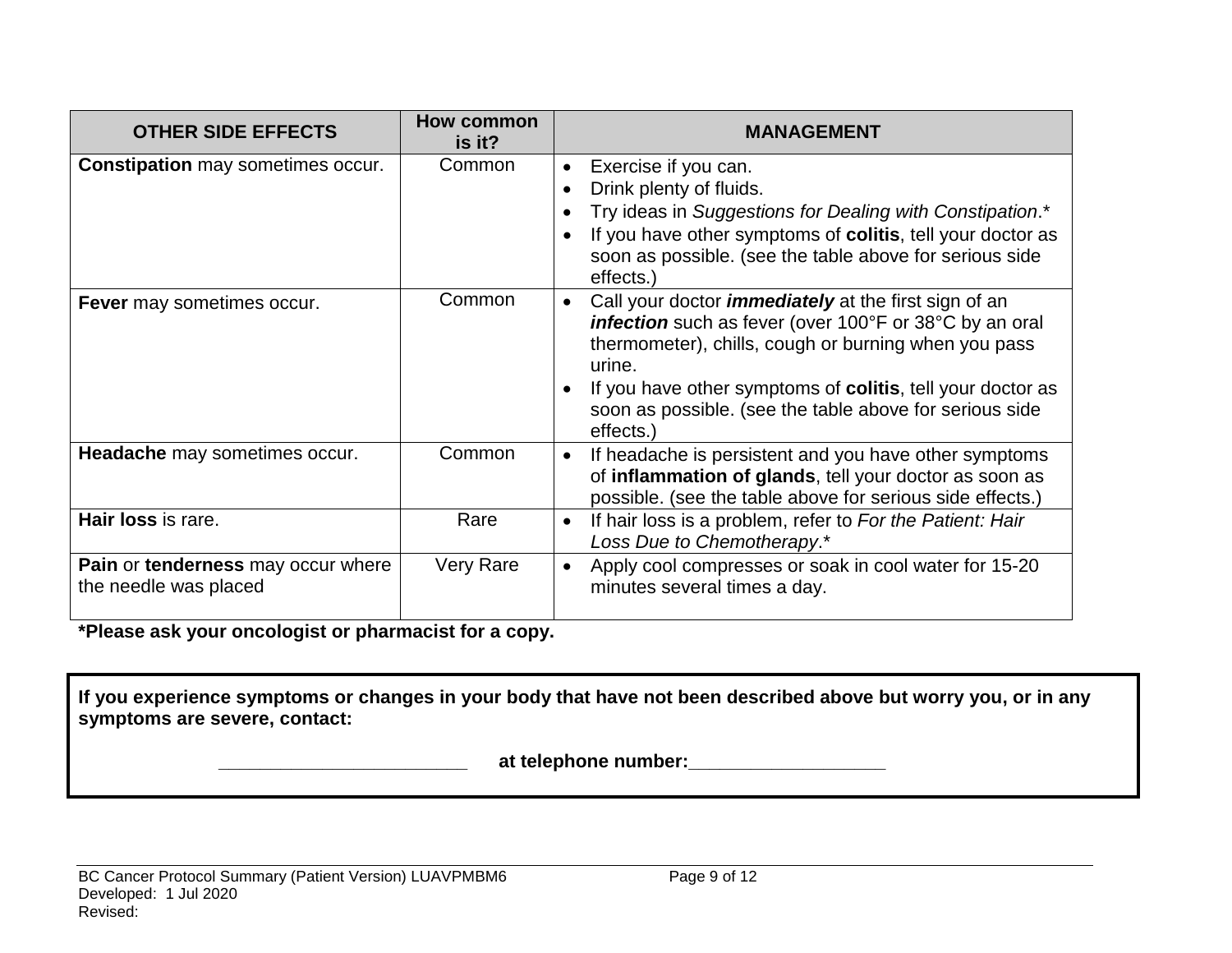| <b>BC</b><br>CAN<br><b>MEDICAL</b><br><b>AI FRT</b><br><b>CER</b><br><b>Provincial Health Services Authority</b><br>NAME | SEVERE IMMUNE-MEDIATED ADVERSE REACTIONS<br>Including enterocolitis, intestinal perforation, hepatitis,<br>(including toxic epidermal<br>dermatitis<br>necrolysis),<br>neuropathy, endocrinopathy, pneumonitis,<br>myositis,<br>myocarditis and toxicities in other organ<br>systems.<br>Duration of risk after treatment is unknown. |  |
|--------------------------------------------------------------------------------------------------------------------------|---------------------------------------------------------------------------------------------------------------------------------------------------------------------------------------------------------------------------------------------------------------------------------------------------------------------------------------|--|
| has received                                                                                                             | FOR MORE INFORMATION:                                                                                                                                                                                                                                                                                                                 |  |
| CHECKPOINT INHIBITOR IMMUNOTHERAPY:                                                                                      |                                                                                                                                                                                                                                                                                                                                       |  |
| Immune-Mediated Adverse Reactions                                                                                        |                                                                                                                                                                                                                                                                                                                                       |  |
| ALWAYS CARRY THIS CARD AND SHOW TO                                                                                       |                                                                                                                                                                                                                                                                                                                                       |  |
| PHYSICIANS INCLUDING ANESTHETISTS                                                                                        | www.bccancer.bc.ca/health-professionals/professional-resources/cancer-drug-manual<br>Rev Aug 2018                                                                                                                                                                                                                                     |  |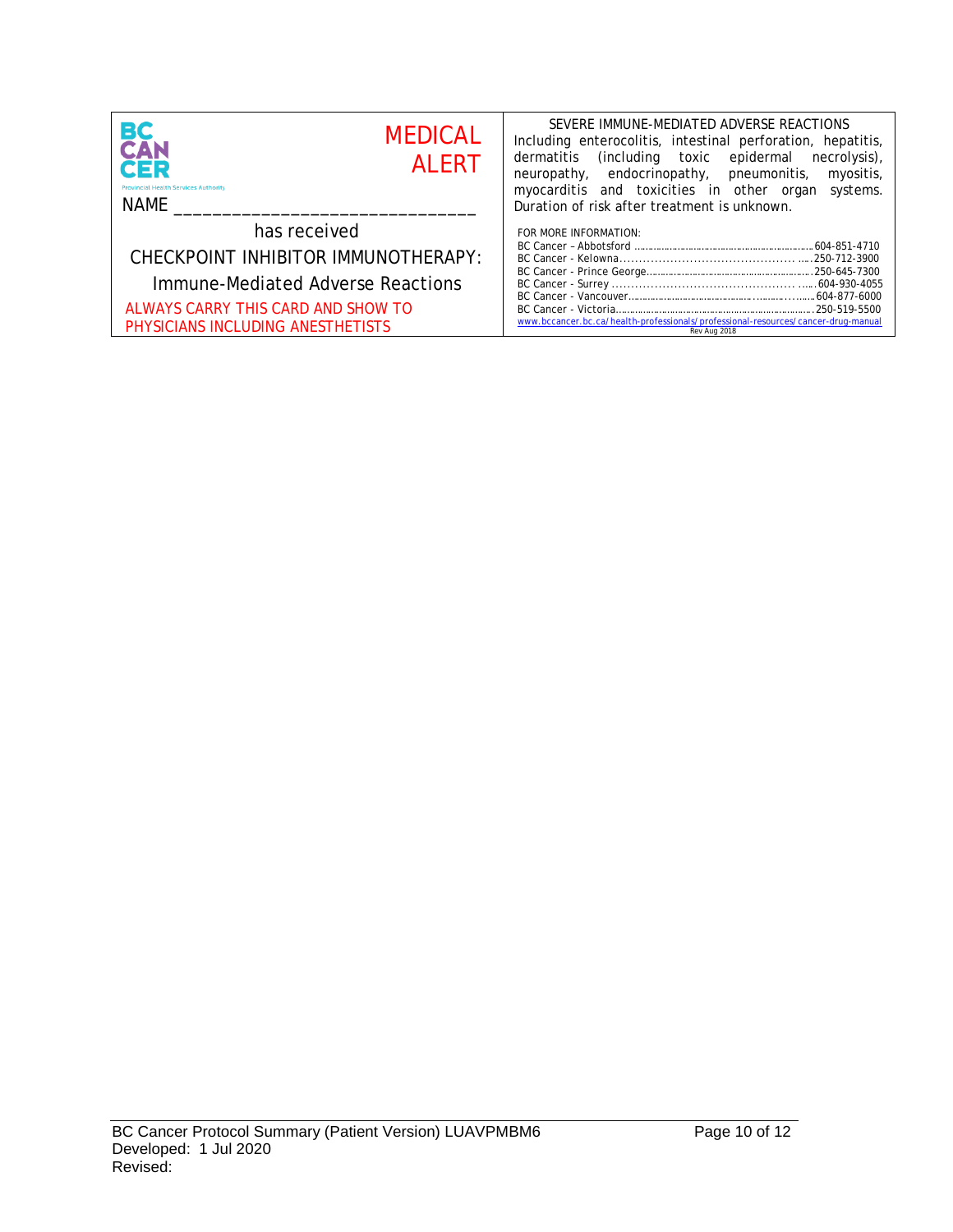| To Whom It May Concern:                                                                                                                                                                                                                                                                                                                                                                                                                        |                                                                                                                                                                                                                                                                                                                                                                                                                                                                                                                                                                                |
|------------------------------------------------------------------------------------------------------------------------------------------------------------------------------------------------------------------------------------------------------------------------------------------------------------------------------------------------------------------------------------------------------------------------------------------------|--------------------------------------------------------------------------------------------------------------------------------------------------------------------------------------------------------------------------------------------------------------------------------------------------------------------------------------------------------------------------------------------------------------------------------------------------------------------------------------------------------------------------------------------------------------------------------|
| RE: <u>Contract of the contract of the contract of the contract of the contract of the contract of</u>                                                                                                                                                                                                                                                                                                                                         |                                                                                                                                                                                                                                                                                                                                                                                                                                                                                                                                                                                |
|                                                                                                                                                                                                                                                                                                                                                                                                                                                |                                                                                                                                                                                                                                                                                                                                                                                                                                                                                                                                                                                |
|                                                                                                                                                                                                                                                                                                                                                                                                                                                |                                                                                                                                                                                                                                                                                                                                                                                                                                                                                                                                                                                |
|                                                                                                                                                                                                                                                                                                                                                                                                                                                |                                                                                                                                                                                                                                                                                                                                                                                                                                                                                                                                                                                |
| toxicities which may be life threatening and require urgent management.                                                                                                                                                                                                                                                                                                                                                                        | This patient is receiving immunotherapy at the BC Cancer and is at risk of immune-related                                                                                                                                                                                                                                                                                                                                                                                                                                                                                      |
| in the body is at risk including, but not limited to:                                                                                                                                                                                                                                                                                                                                                                                          | Immunotherapy toxicities are different from those encountered with standard chemotherapy<br>or targeted therapies. The immune system may become dysregulated during immunotherapy<br>treatment, leading to symptoms and findings which mimic autoimmune disorders. Adverse<br>events can occur during or following treatment and can be life threatening. Any organ system                                                                                                                                                                                                     |
| Lungs (pneumonitis, pleuritis, sarcoidosis)<br>Gastrointestinal (colitis, ileitis, pancreatitis)<br>Liver (hepatitis)<br>Skin (rash, Stevens-Johnson syndrome)<br>Renal (interstitial nephritis)<br>Blood (hemolytic anemia, thrombocytopenia, neutropenia)<br>Musculoskeletal (myositis, arthritis)<br>Cardiovascular (pericarditis, myocarditis, vasculitis)<br>Ophthalmologic (uveitis, scleritis, episcleritis, conjunctivitis, retinitis) | Endocrine (hypophysitis, adrenal insufficiency, hypo/hyperthyroidism, type 1 diabetes mellitus)<br>Neurologic (encephalitis, Guillain-Barré syndrome, meningitis, myasthenia gravis, neuropathy)                                                                                                                                                                                                                                                                                                                                                                               |
| protocol at www.bccancer.bc.ca.                                                                                                                                                                                                                                                                                                                                                                                                                | Management of immune-related toxicities necessitates prompt coordination with a medical<br>oncologist with initiation of high dose corticosteroids, and may require referral to the<br>appropriate subspecialty. If you suspect your patient is presenting with immune-related<br>toxicity, please contact the patient's medical oncologist directly or if after hours contact the<br>on-call physician, or as per your local centre's process (next page). Additional information on<br>immunotherapy toxicity treatment algorithms is located at the end of the above posted |
| <b>BC Cancer Systemic Therapy Program</b>                                                                                                                                                                                                                                                                                                                                                                                                      | 1/2                                                                                                                                                                                                                                                                                                                                                                                                                                                                                                                                                                            |